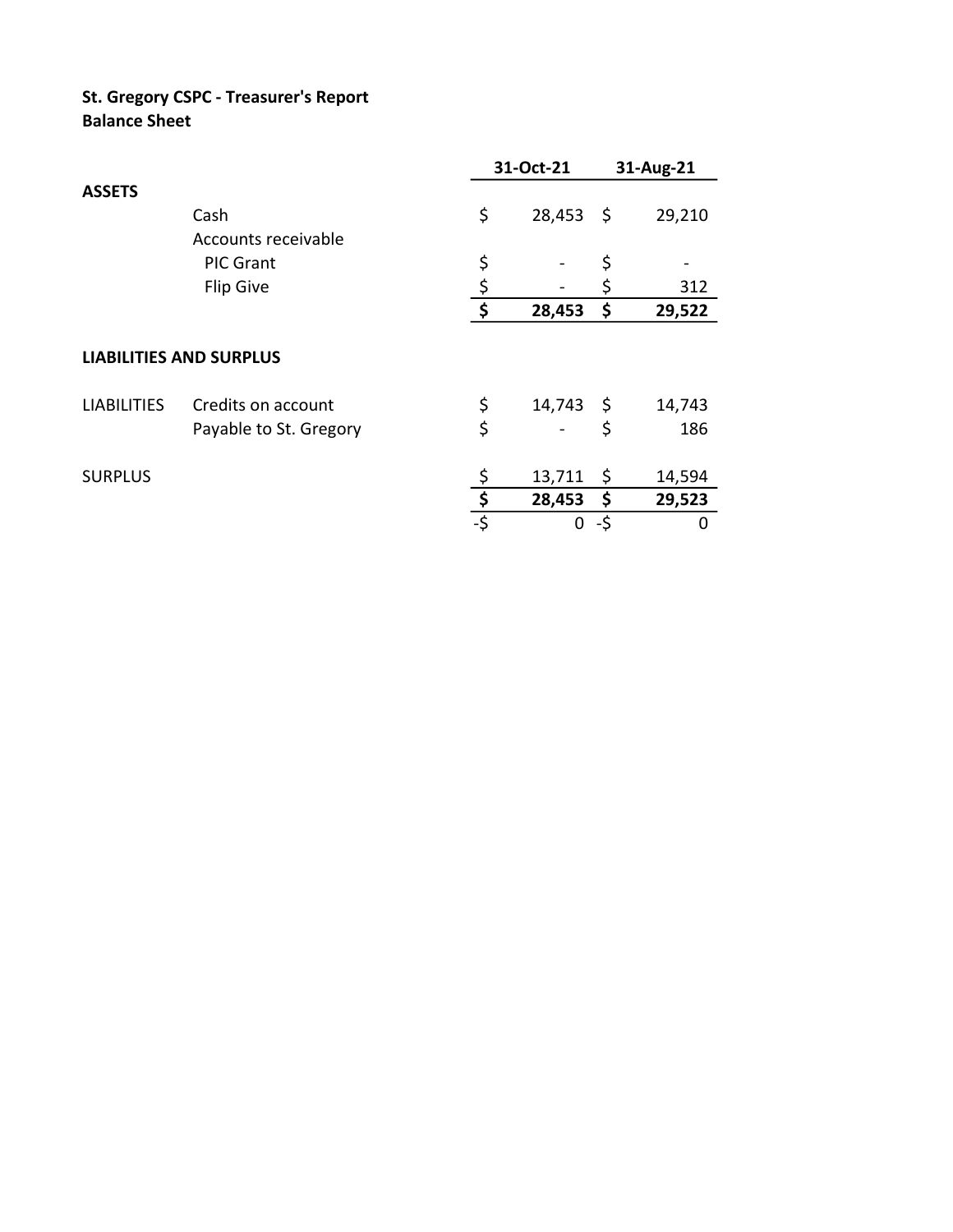## **St. Gregory CSPC - Treasurer's Report**

## **Statement of Net Revenues and Expenditures**

**For The Period September 1, 2021 to August 31, 2022**

|                              |                                                          | 31-Oct-21      | <b>Budget</b><br>Tier 1  | <b>Budget</b><br>Tier 2  | <b>Difference</b>        | 31-Aug-21                |
|------------------------------|----------------------------------------------------------|----------------|--------------------------|--------------------------|--------------------------|--------------------------|
| <b>NET REVENUES</b>          |                                                          |                |                          |                          |                          |                          |
|                              | Christmas Basket Campaign                                |                |                          |                          |                          | (186.00)                 |
|                              | Cookbook                                                 |                |                          |                          |                          | (1,831.90)               |
|                              | Flip Give                                                |                | 1,000.00                 |                          | (1,000.00)               | 312.15                   |
|                              | <b>Grad Apparel</b>                                      |                |                          | $\overline{\phantom{a}}$ |                          | 1,503.67                 |
|                              | Mabel's Labels                                           | 189.17         | 200.00                   |                          | (10.83)                  | 221.32                   |
|                              | Pizza and Subway                                         |                |                          |                          |                          | 626.20                   |
|                              | Progrant (Parent Involvement)                            |                |                          | $\overline{a}$           |                          | 500.00                   |
|                              | Spiritwear                                               |                |                          |                          |                          | 1,494.00                 |
|                              | <b>Total</b>                                             | 189.17         | 1,200.00                 | $\overline{\phantom{a}}$ | (1,010.83)               | 2,639.44                 |
| <b>PROGRAMS AND EXPENSES</b> |                                                          |                |                          |                          |                          |                          |
|                              | Artucate                                                 |                | 600.00                   |                          | (600.00)                 |                          |
|                              | <b>Banking Fees</b>                                      |                | 500.00                   |                          | (500.00)                 |                          |
|                              | <b>BRICKS Awards</b>                                     |                | 450.00                   |                          | (450.00)                 | 407.29                   |
|                              | Classroom Literacy (RAZ Kids)                            |                |                          |                          | $\overline{a}$           | 1,906.12                 |
|                              | <b>Community Events</b>                                  |                | 500.00                   |                          | (500.00)                 | 450.00                   |
|                              |                                                          |                | 350.00                   |                          |                          | 337.74                   |
|                              | <b>Council Expenses</b>                                  | 550.00         |                          |                          | (350.00)<br>550.00       | $\sim$                   |
|                              | Graduation Awards (20/21)                                |                |                          | 550.00                   | $\blacksquare$           |                          |
|                              | Graduation Awards (21/22)                                |                |                          |                          |                          | 550.00                   |
|                              | Graduation Ceremonies - Grade 8 (19/20)                  | 103.96         |                          |                          | 103.96                   | 926.50                   |
|                              | Graduation Ceremonies - Grade 8 (20/21)                  | 418.41         |                          |                          | 418.41                   | 400.00                   |
|                              | Graduation Ceremonies - Grade 8 (21/22)                  |                | 1,000.00                 |                          | (1,000.00)               |                          |
|                              | Graduation Ceremonies - SK (20/21)                       |                |                          |                          |                          | 968.89<br>$\overline{a}$ |
|                              | Graduation Ceremonies - SK (21/22)                       |                | 500.00                   | 500.00                   | (500.00)                 |                          |
|                              | Parish Engagement Activities                             |                | 300.00                   |                          | (300.00)                 |                          |
|                              | Pastoral Banner                                          |                |                          | 250.00                   |                          |                          |
|                              | School Website - hosting                                 |                | 300.00                   |                          | (300.00)                 | 120.00                   |
|                              | Swim Team                                                |                |                          | 1,000.00                 |                          |                          |
|                              | <b>Teacher Allocation</b>                                |                | 6,975.00                 |                          | (6,975.00)               | 6,449.13                 |
|                              | <b>Teacher Appreciation Lunch</b>                        |                |                          | 250.00                   |                          |                          |
|                              |                                                          | 1,072.37       | 11,475.00                | 2,550.00                 | (10, 402.63)             | 12,515.67                |
| <b>CAPITAL ITEMS</b>         |                                                          |                |                          |                          |                          |                          |
|                              | FDK Classroom Supplemental Materials                     |                |                          | 4,000.00                 |                          |                          |
|                              | <b>FM Speakers</b>                                       |                |                          | 1,500.00                 |                          |                          |
|                              | IT Items                                                 |                |                          | 10,000.00                |                          | 3,000.00                 |
|                              | Leafblower and Weedwacker                                |                |                          | 500.00                   |                          |                          |
|                              | <b>Memorial Bench</b>                                    |                |                          |                          |                          | 1,823.62                 |
|                              | Music Program                                            |                |                          | 300.00                   |                          | 962.49                   |
|                              | <b>Physical Education Equipment</b>                      |                |                          | 3,500.00                 | $\overline{a}$           | $\overline{\phantom{a}}$ |
|                              | <b>Reimbursement for Outdoor Games</b>                   |                |                          | 2,700.00                 | $\overline{a}$           | $\overline{a}$           |
|                              |                                                          | $\blacksquare$ | $\overline{\phantom{a}}$ | 22,500.00                | $\overline{\phantom{a}}$ | 5,786.11                 |
|                              | <b>EXCESS (DEFICIENCY) OF REVENUES OVER EXPENDITURES</b> | (883.20)       | (10, 275.00)             |                          |                          | (15,662.34)              |
| SURPLUS - BEGINNING OF YEAR  |                                                          | 14,594.00      | 14,594.00                |                          |                          | 30,256.34                |
| <b>SURPLUS - END OF YEAR</b> |                                                          | 13,710.80      | 4,319.00                 |                          |                          | 14,594.00                |